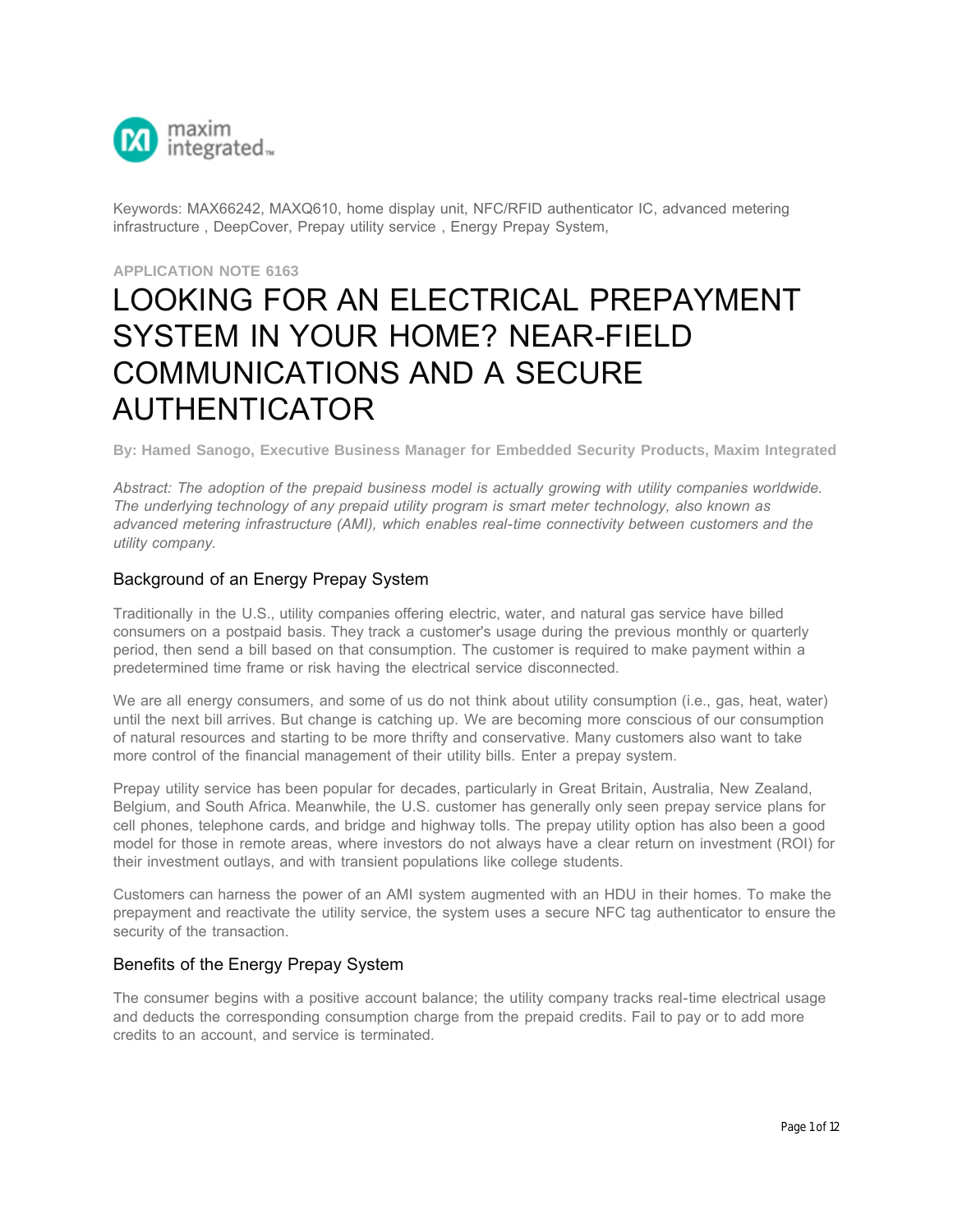The adoption of the prepaid business model is actually growing with utility companies worldwide. Countless emerging economies are relying on this model as a way to invite many forms of investments in their countries. In particular, prepay electricity has become a worldwide growth trend. According to a report from Navigant Consulting (formerly Pike Research), the global installed base of prepaid metering customers is expected to grow from 31.7 million in 2014 to 85.2 million in 2024, with a compound annual growth rate (CAGR) of 10.4%. The same report predicts that for North America, the installed base of prepay meters is expected to grow from 650,000 to 3.1 million during the forecast period, with a CAGR of 17.0%.<sup>1</sup> As shown in **Figure 1**, the region with the most prepay customers forecasted is Asia Pacific.



*Figure 1. This chart from Navigant Research shows, "Prepaid Electric Meter Installed Base by Region, World Markets: 2014-2024." Graphic supplied by Navigant Consulting Inc. 1*

The prepay scheme allows utilities to easily reduce collection expenses; to reduce write-offs without the need to collect large deposits or disconnection fees; and to reduce bad debt by avoiding all the back-office and field activities associated with delinquent customers. They achieve a 100% collection rate immediately. Prepayment revenue arrives in advance of consumption, allowing utilities to invest and realize a predictable ROI. This model also eliminates the need to dispatch an employee to physically disconnect or reconnect service to a customer. With prepayment, there is no monthly billing statement to prepare. As a result, the utility reduces costly paperwork and the associated costs of postage, paper, printing, and handling.

Why do customers want to prepay? The short answer is that it provides the best means for easy monitoring of utility consumption. No more deposits, credit checks, due dates, or late fees! No more cancellation or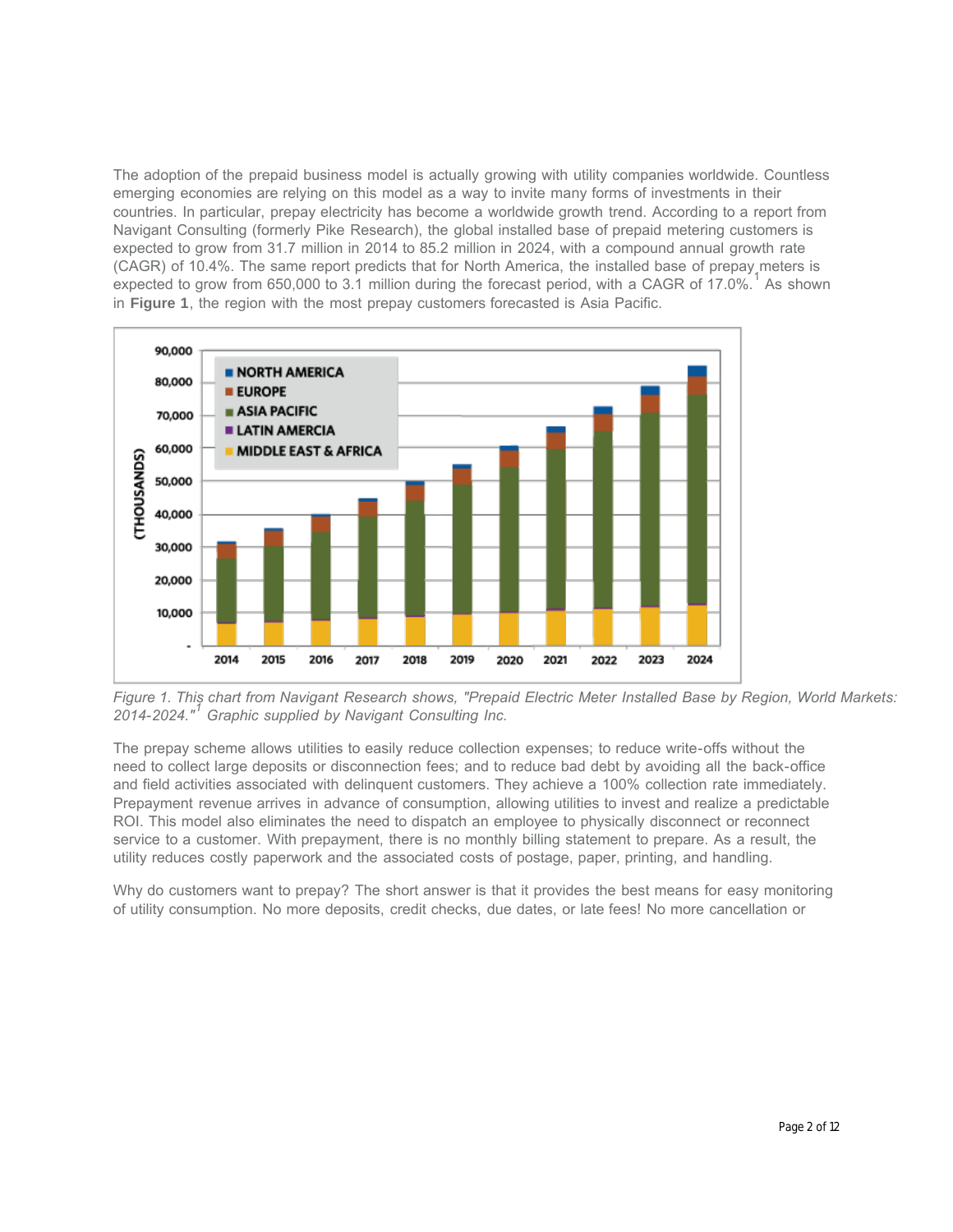reconnection fees, no billing surprises, and 24/7 payment options over the Internet with smartphones. The prepay model empowers customers who want to consume electricity wisely with the means to do so. It gives customers the opportunity to manage their bills and electricity usage with a greater awareness of their usage patterns. It helps to foster a better understanding of the greater good of energy/fuel conservation.

We have witnessed human behavior change with new technology trends many times in the past. It is fair to assume that when customers can see their daily energy usage and costs on a home energy-monitoring device, they can be inspired to change their consumption patterns and habits.

## The Infrastructure for an Energy Prepay System

#### **Advanced Metering Infrastructure (AMI)**

The underlying technology of any prepaid utility program is smart meter technology, also known as advanced metering infrastructure (AMI), which enables real-time connectivity between customers and the utility company. At its core is a digital meter (commonly called a smart meter) with remote disconnect and reconnect capabilities.

This two-way communication network between the utility's back office and the deployed smart meter is how consumption data and remote disconnect/reconnect commands are transmitted in real time. Using an AMI, utilities can now collect meter readings from the smart meters at predefined intervals that can be as short as a few minutes or even less. This is also how the utility can charge tariffs or implement upgrades to the meter's software.

Another essential companion component of the AMI is a separate pluggable energy-monitoring home display unit (HDU) located inside the customer's home.

## Home Display Unit (HUD)

The customer's HDU (**Figure 2**) is essentially a power-status monitoring device, the two-way communications portal between the customer and the utility. The HDU is NFC enabled. A customer can use their smartphone or tablet platform to buy additional energy credits through an established Wi-Fi® or cellular network, then transfer these credits from the smartphone onto the HDU by using the NFC interface in the smartphone.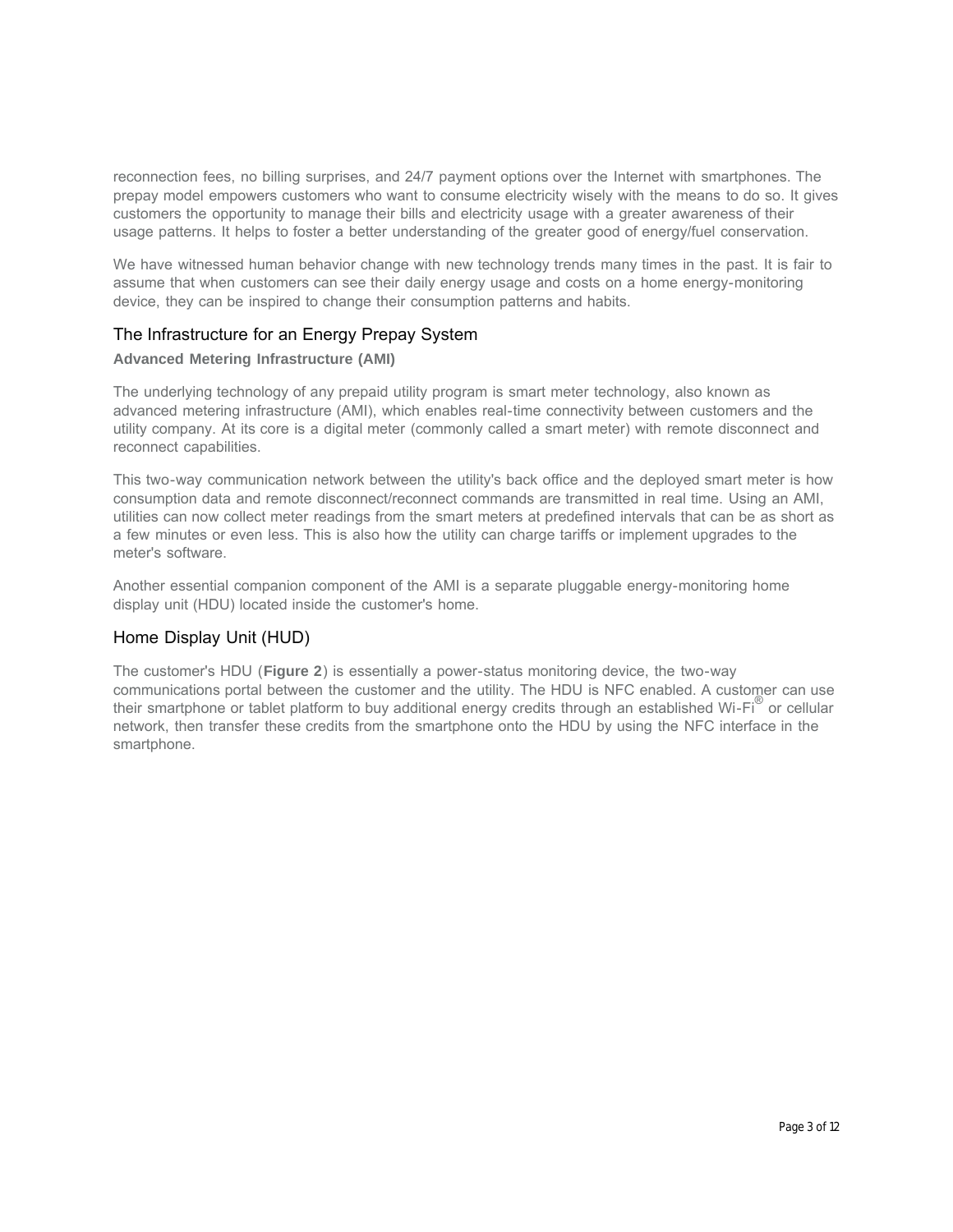

*Figure 2. Demo board for a NFC-based prepay home display unit (HDU). The HDU communicates with the utility's back office to update the remaining energy credits. The transaction uses powerline communication (PLC) across the home's existing electric wiring.*

This HDU demo platform was built to illustrate how the system works. Central to the HDU is the [MAX66242](https://www.maximintegrated.com/en/products/MAX66242) secure NFC tag authenticator. All the pieces of the demonstration unit are shown in **Figure 3**. The LCD displays the kilowatts consumed and the amount of kilowatt credits remaining. A switch enables or disables energy consumption. Operating this HDU requires a smartphone with NFC capability. A local Wi-Fi network connected to a laptop simulates the utility company's server. A travel router, MWR102 from ZyXEL, was used. The server runs a TCP/IP client-server app which handles the energy credit transactions. The server also has the meter's ROM ID, binding page data, partial secret, master secret (M-Secret), and page data (i.e., meter reading) so it can recreate each slave's secret (S-Secret). In this system, the HDU is the slave device while the server is the master.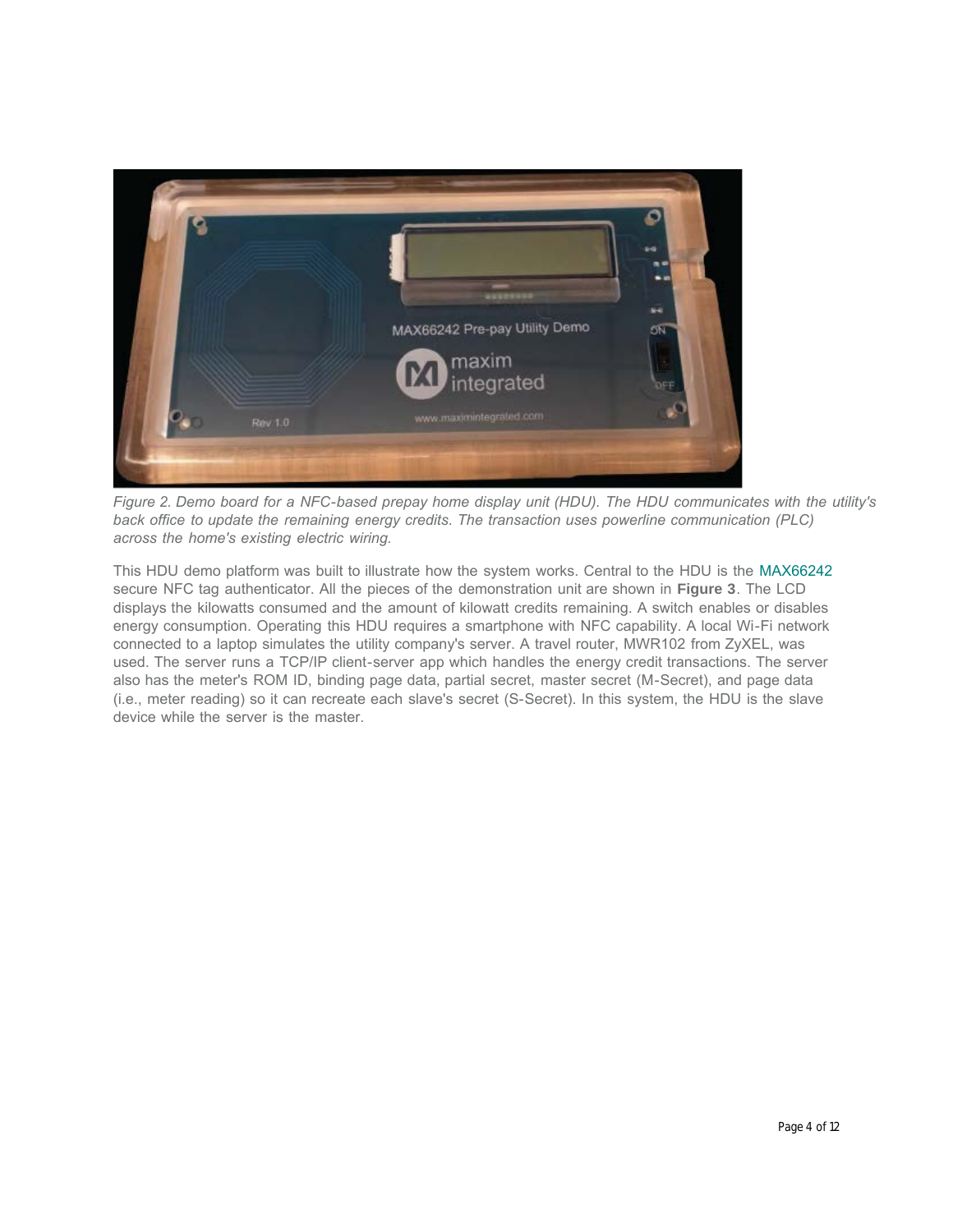

*Figure 3. The prepay utility demonstration platform presented here features the MAX66242 secure authenticator tag and a [MAXQ610](https://www.maximintegrated.com/en/products/MAXQ610) microcontroller (not seen here).*

The HDU displays customer energy consumption and expenditure information. Using the software app supplied by the utility, a customer can access their daily, hourly, or instant electricity consumption; thus, giving them the opportunity to analyze and perhaps change their energy-consumption behavior and even reduce their budget. Communication between the smart meter and the HDU can also be a hardwired connection through the existing electrical wiring from a power outlet using powerline carriers (i.e., powerline communication, PLC).

The utility can use the HDU to send the customer an audible alert when their account reaches a predetermined, low-balance amount. Customers can also choose to receive this notice by email, text message, phone call, or all three. A customer purchases additional credits at any time using the NFCenabled smartphone/tablet. Replenished prepayment credits are then loaded onto the HDU. If a customer's prepaid balance is ever totally depleted, the HDU's display could be designed to turn red and service is disconnected shortly thereafter. After another prepayment, the account is remotely reconnected.

## The HDU Architecture and Principles of Operation

**Figure 4** shows the actual demonstration HDU, front side and back, built on the MAX66242 evaluation (EV) kit board. This architecture uses a DeepCover<sup>®</sup> secure, ISO/IEC 15693 tag authenticator IC, the MAX66242, to implement the energy prepayment system. The display panel was added to the EV kit board to facilitate the two-way communication.

Security is paramount in this energy prepay system. This HDU uses both the integrated SHA-256 crypto block technology in the MAX66242 secure tag and its memory protection features to ensure that the depletion and recharge of the energy prepayments do not expose the entire communication to counterfeiters and/or anyone who would exploit the exchange of private information.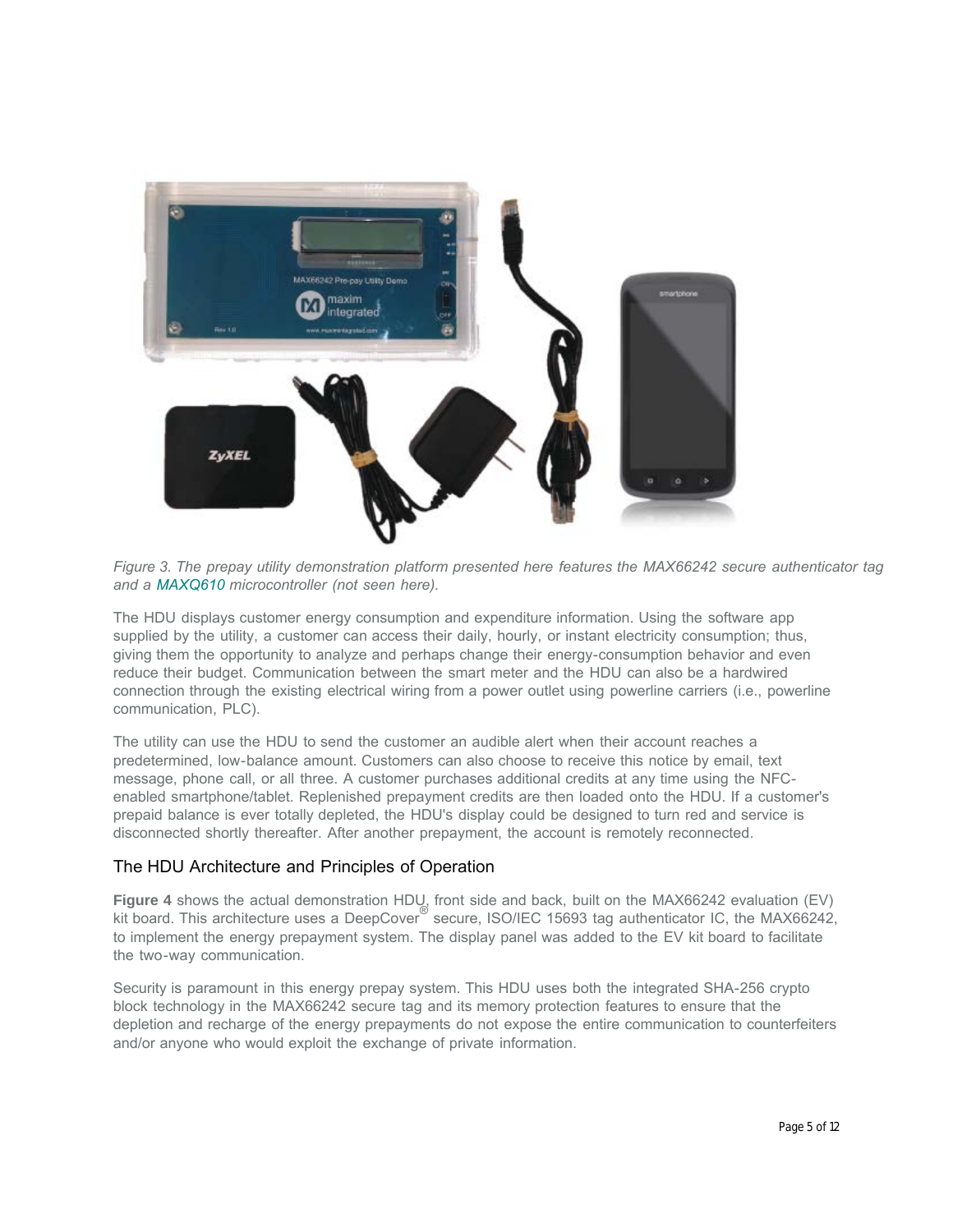



*Figure 4. HDU front-side PCB (top) with integrated NFC antenna and display; HDU back-side PCB (bottom) shows the NFC antenna coil connected to the MAX66242 secure tag authenticator.*

Actual system operation is surprisingly uncomplicated. First, the customer prepays for energy credits with a smartphone using a utility-supplied software app (**Figure 5** in Steps 1 and 2). Second, the customer aligns the smartphone's NFC antenna with the octagonal shaped antenna of the HDU. A handshaking transaction occurs between the phone and HDU, transferring the purchased credits from the smartphone securely onto the HDU (Step #3). Third, now the customer's account is updated with the amount of electricity prepaid credits, and the total available credit is updated instantly on the HDU's display screen. The remote connect and disconnect switch is then activated in Step 4 for a customer who is adding energy credits to an already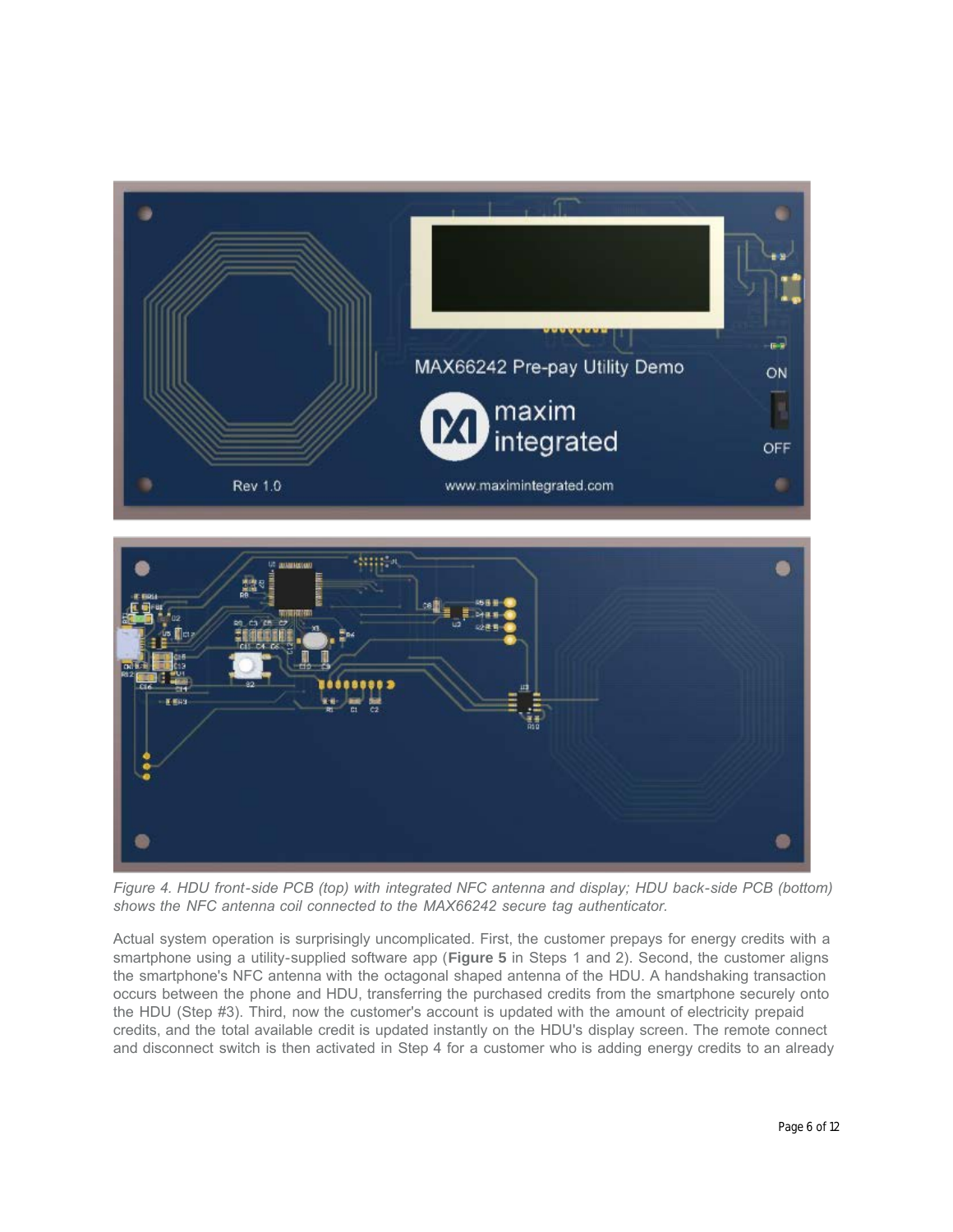disconnected home. While updates from the smart meter to the HDU are done through the link in Step 5, the meter data is synchronized to the utility's server as seen in Step 6. Note that the current demo platform implementation does not allow the same smartphone to buy new energy credits unless the previously purchased credits have been transferred onto an HDU device.



*Figure 5. Advanced prepaid metering infrastructure showing energy buying framework. In Step 1, the customer uses the custom app and buys credits with a financial data transfer to the utility back-office servers. The prepayment credits (data packet including the maximum meter value, or MMV) are transferred to the smartphone in Step 2. The customer then transfers these credits onto their HDU in Step 3.*

## Operates over a Standard Wireless Network

This energy prepay system can be set up quickly without a full AMI deployment by using the ubiquitous wireless network around us (**Figure 6**).

The customer would first need to register for the prepaid system with the utility by completing a short profile. The credentials entered into the short profile are then used to set up the account and activate the payment system framework. The utility stores a secret in an HDU (i.e., the S-Secret), then sends the HDU to the customer. If the customer requests it, the utility can dispatch a technician to the customer's home to complete the hardware install.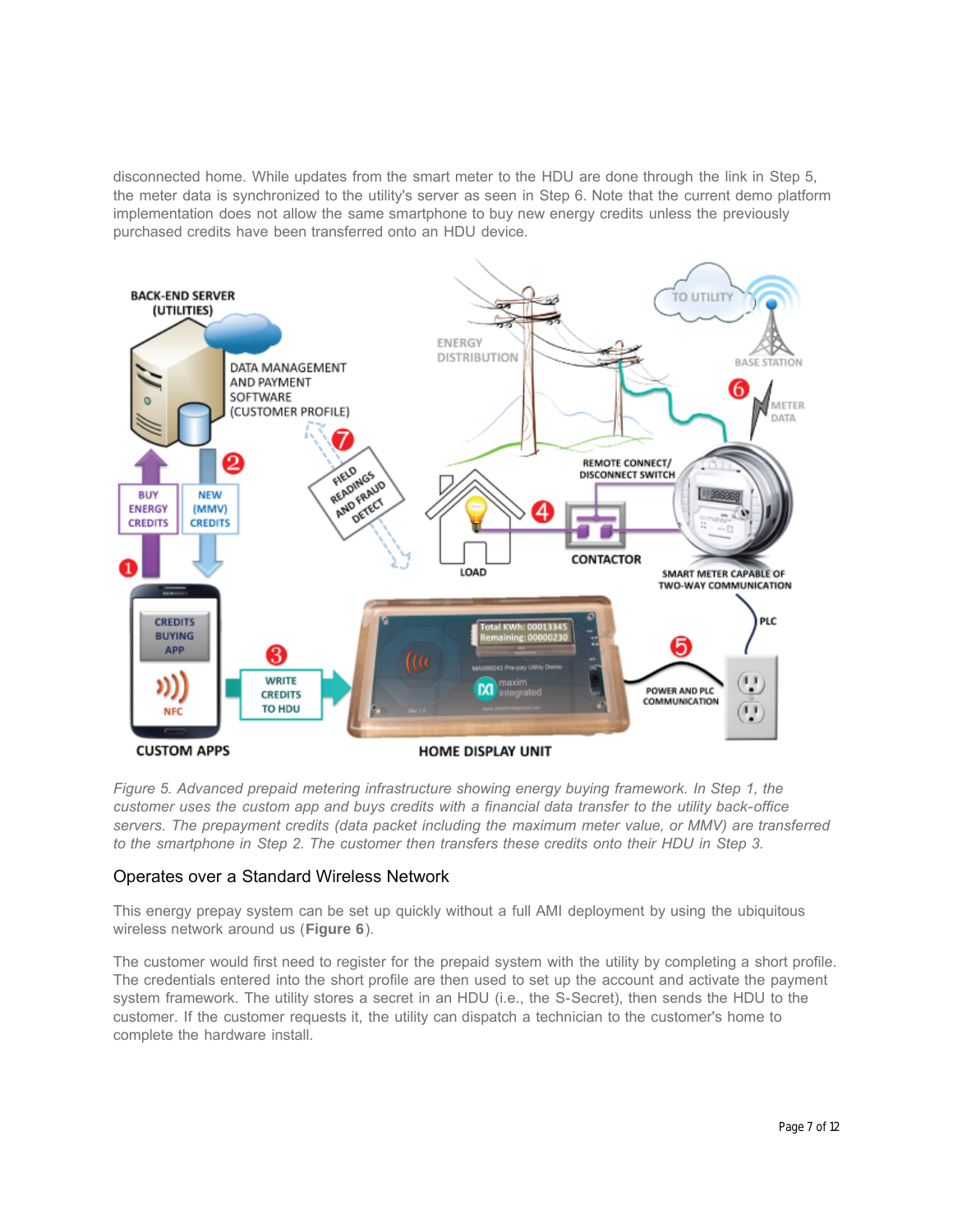

#### *Figure 6. Prepayment system framework uses standard wireless PLC to communicate between the HDU and utility office.*

Figure 6 shows how meter readings are communicated back to a collection point or cloud over the public wireless data or cellular network. Alerts, consumption data, disconnect/reconnect, meter fraud-checking commands are all transferred between the smart meter and the HDU. Just like the HDU, the prepaid phone app allows customers to access their prepaid balance, usage history, and other account information in real time. The information which flows from the utility back office to the HDU includes alerts to notify customers of low balance, disconnect, and other account information.

This approach offers utilities a seamless, scalable method for implementing a prepaid service program with a widely available wireless network. Eventually, this setup can be migrated to a full AMI deployment.

## Securing the Energy Prepay Transaction

Securing these financial transactions requires the MAX66242, which is the key electronic component inside the HDU. This tag authenticator IC combines a wireless NFC/RFID interface with an I C interface. A 32-byte SRAM buffer facilitates fast data transactions over the  $I_{\rm s}$ C interface. The IC has a crypto engine and user memory with protection modes that make it the best and most secure solution for hiding information on the HDU. The MAX66242 also has built-in hardware protection features, including proprietary die-level physical techniques, circuits, and crypto methods that isolate the HDU and protect it from tampering or being compromised by hackers or malicious attackers.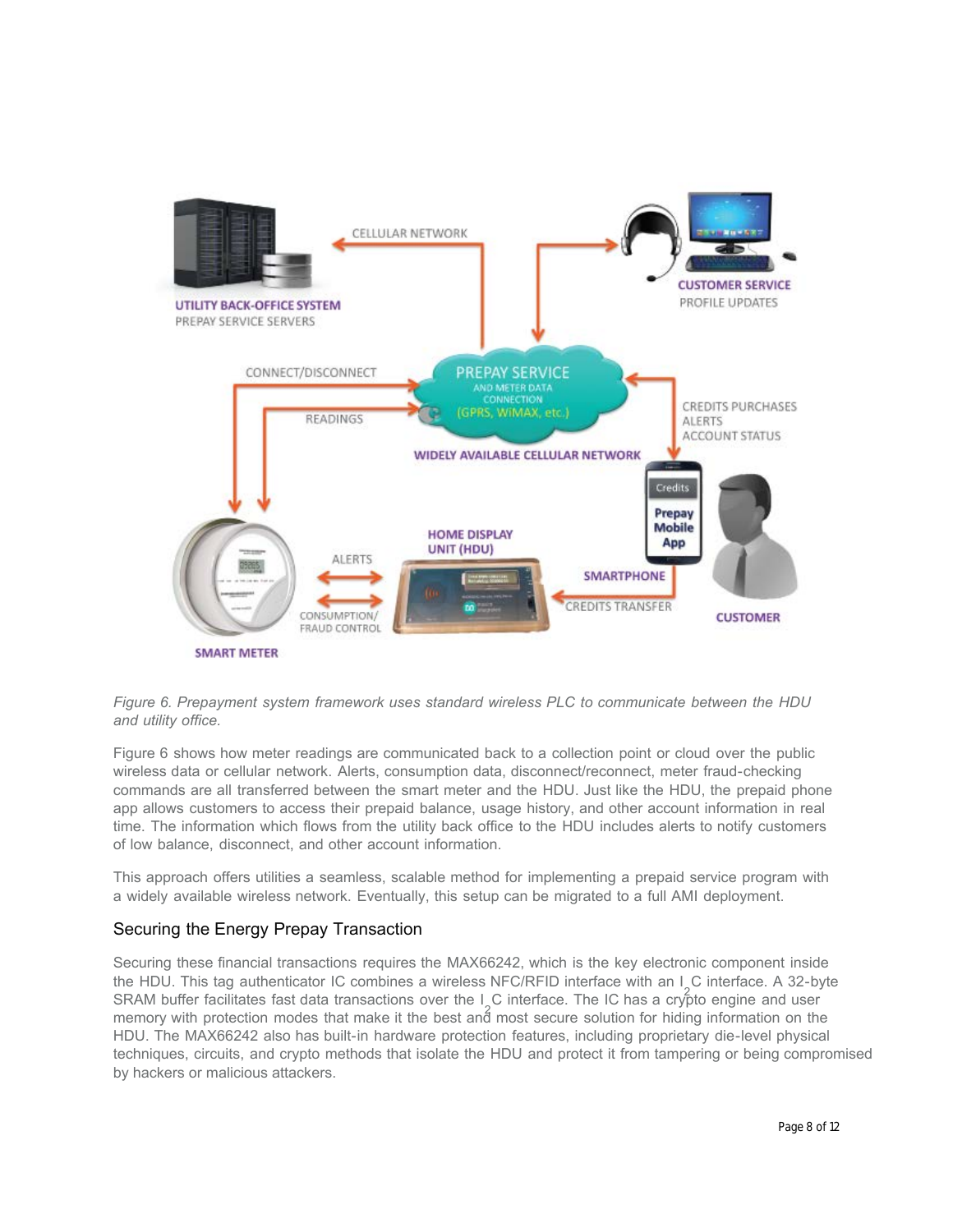The MAX66242 essentially plays the role of a *secure element* inside the HDU. The integrated SHA-256 crypto engine provides symmetric challenge-and-response authentication (Figure 7) based on a secret key shared between the utility company's back-office servers (as master) and the HDU (as slave). While the secure server at the utility's back office implements the M-Secret function of this system, the S-Secret resides on the HDU at the customer's home inside the MAX66242. The same secret is computed by the utility's servers from the M-Secret that they maintained. The HDU has the S-Secret key in this authentication protocol. It is assumed here that the server derives the HDU's secret using data from the customer's profile. This SHA-256 hash algorithm is based on a secure hashing standard, publication FIPS PUB 180-4, defined by the National Institute of Standards and Technology (NIST), and it makes for a strong anti-counterfeiting or anti-cloning tool.

The HDU platform is illustrated in **Figure 7**. There are four data bytes in the HDU's (MAX66242) user memory which store the maximum kilowatt hour (kWh) value of the energy meter. We refer to this as the maximum meter value (MMV). Unlike a scheme where credit is loaded and then depleted as energy is consumed, the scheme used in this case is additive. When the customer buys (prepays) new credits, the total overall credit amount increases by the new amount. So, this MMV is the highest kilowatt hour reading allowed by the prepaid credits and, when reached, power is disconnected. The scheme used here computes its SHA-256 operation using a memory page in the MAX66242, which has been set to the *authentication protected* mode. (This is one of many memory protection modes supported by the IC.) The scheme also allows each HDU to have its own unique S-Secret based on the M-Secret placed on the server. Again, the smartphone is only a path, a conduit of information, in this scheme.



*Figure 7. Block diagram of the HDU. The server computes the slave secret (S-Secret) from the master secret (M-Secret) using the customer-specific profile data that contains the HUD's ROM ID.*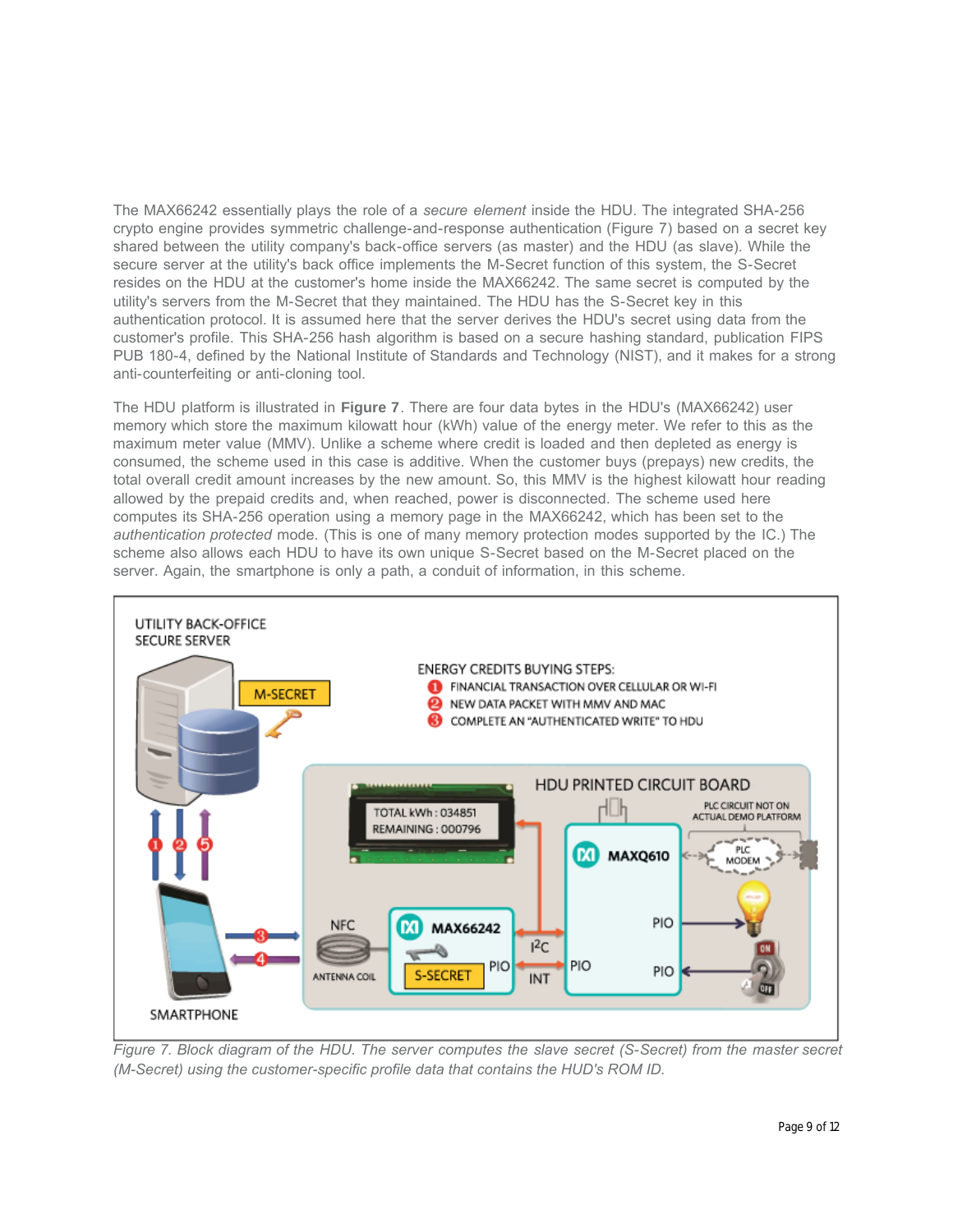Since a customer profile was created when the customer first signed up with the utility company, the customer is known by the system. The back-office server now has the customer's personal information (e.g., name, address, etc.), MMV (initially zero for new customers), the HDU's ROM ID, and the selected memorypage data information from their profile. To purchase energy credits, the customer follows the transaction flow shown in Figure 7.

- 1. The customer uses an NFC-enabled smartphone or tablet loaded with a custom app to prepay energy credits (e.g., 1000kWh). In this case the app buys these credits directly from the utility through the customers' cellular data plan or home Wi-Fi connection. The utility's app guides the customer to do this. Once the server has implemented the transaction and verified that the payment has processed successfully, the server increments the MMV by the amount of energy credits prepaid by the customer.
- 2. The server then generates a data packet consisting of the new page data (i.e., a new MMV) and a corresponding computed message authentication code (MAC) to be used for an *authenticated write* action to the HDU's MAX66242. The server transmits the packet through the established cellular data or Wi-Fi connection to the smartphone.
- 3. The customer is now ready to transfer the purchased credits from the smartphone onto the HDU using the NFC interface. As explained in the nonfiction fable at the outset, the customer simply brings the smartphone near the HDU's antenna. The best and most reliable connection is when the smartphone's NFC antenna and the HDU's octagonal antenna are optimally aligned. The smartphone then writes the new MMV (e.g., 1000kWh) to the HDU (specifically, to the MAX66242 memory page) using an authenticated write along with the message authentication code (MAC) provided by the server. (Please note that the NFC smartphone is just a conduit for doing this authentication; it does not have the M-Secret nor does it have any knowledge of it.) Once this memory authentication is complete, the smartphone sends a short high-frequency (HF) message alerting the HDU that the transfer is complete. This short HF message toggles the PIO pin on the MAX66242, and the HDU's microcontroller (the MAXQ610) interprets this interrupt as an indication that a new set of energy credits is available. The microcontroller then reads the MAX66242 memory page and updates its own copy of the MMV. Only the server with the M-Secret can make this update, which is now displayed on the HDU's screen for the customer. The kilowatts remaining are recalculated and displayed.

## Field Readings: Controlling Fraud and Electricity Theft

Occasionally, to ensure that a security breach has not happened to the smart meters and/or HDU, the utility company needs to perform field readings. (Refer to step 7 in Figure 5.) Field readings identify mismatches between the MMV value stored on the utility company's server and the one stored in the HDU. The HDU's MMV readings should never exceed the MMV stored on the server, so any mismatch between these two numbers indicates a tamper or even theft of electricity.

The field readings collect the total kilowatt hours currently stored in the HDU and upload it to the utility's server. There are two ways to collect field data: use PLC communication to link the smart energy meter to the HDU through the house's electrical lines, or let a service technician come and use a smartphone. The steps shown in **Figure 8** represent the field reading transaction implemented on the HDU demonstration platform.

- 1. The field technician uses a smartphone app to authenticate the meter by requesting a random challenge from the utility's server.
- 2. The smartphone instructs the HDU to perform a "Compute and Read Page MAC" for the memory page containing the MMV.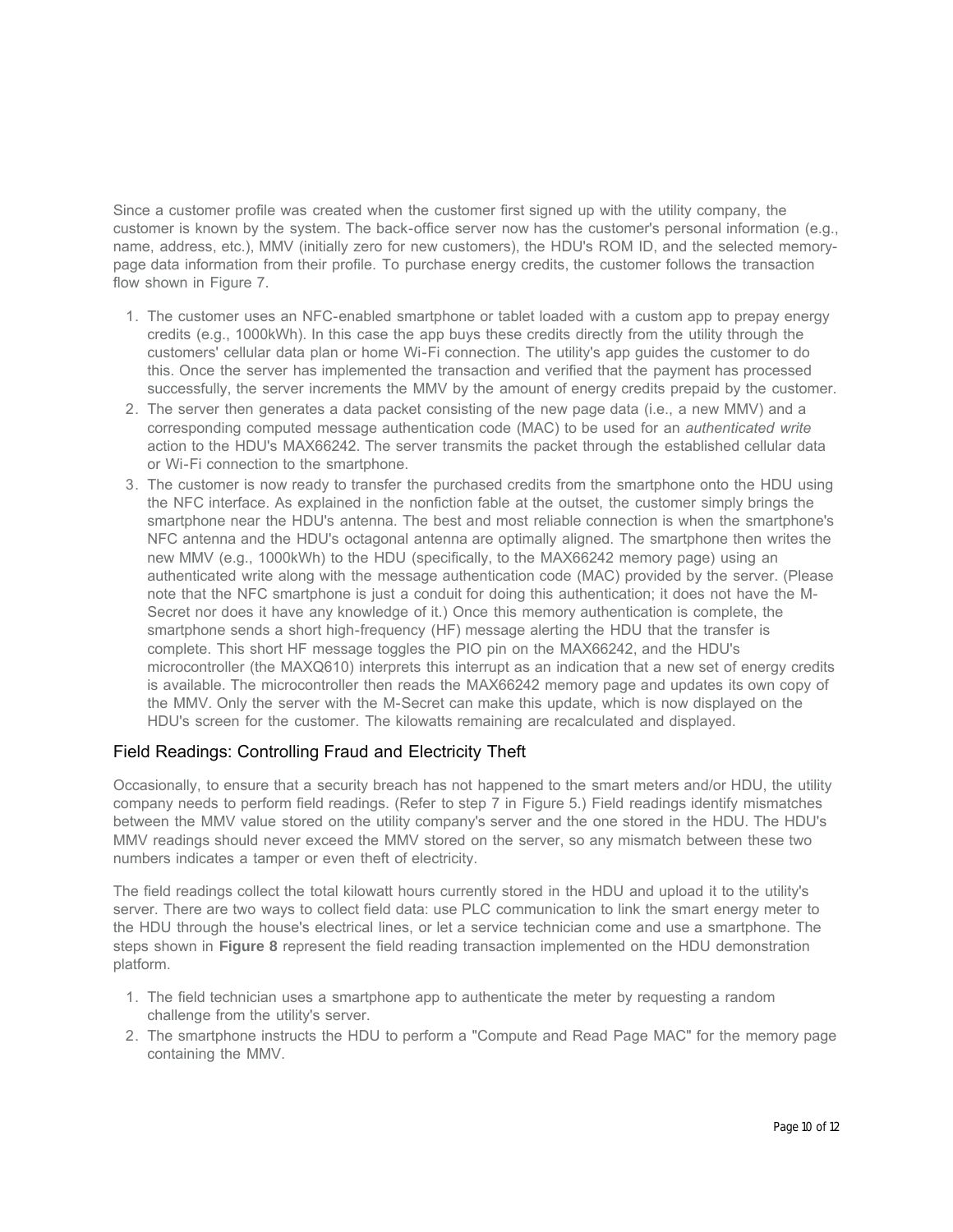- 3. The smartphone sends the resulting MAC to the utility's server to validate the meter's authenticity. This method keeps the smartphone from knowing the M-Secret.
- 4. The utility's server computes its own MAC and compares it with the MAC received from the HDU.
- 5. If the two MACs match, the server responds with a "Good HDU" message to the smartphone. This means that the HDU is in good working order and has not been tampered with. If, however, the authentication process is not successful, this means that the HDU has been tampered with.



*Figure 8. Service technician's checks for fraud. Any HDUs identified with this process would be removed from the field.*

## **Conclusion**

An electrical prepay system allows customers to choose when they pay, how they pay, and drives how much they consume allowing customers to take more control of their bills and utility usage because customers become more cognizant of their energy use over time.

In areas like the U.K., Australia, and New Zealand where a prepay energy credit system exists today, customers know how much it costs to run certain appliances and they can relate that to a specific amount per day for electricity. This leads to the adoption of conservation measures, including turning off appliances, turning down a water heater, purchasing Green Star appliances, installing energy-efficient bulbs.

Advanced smart metering infrastructure (AMI) systems outfitted with two-way communications, a remote disconnect switch, and an HDU with the DeepCover secure MAX66242 NFC tag authenticator provides an effective energy prepayment system. Such a framework helps utilities simplify business operational efforts,